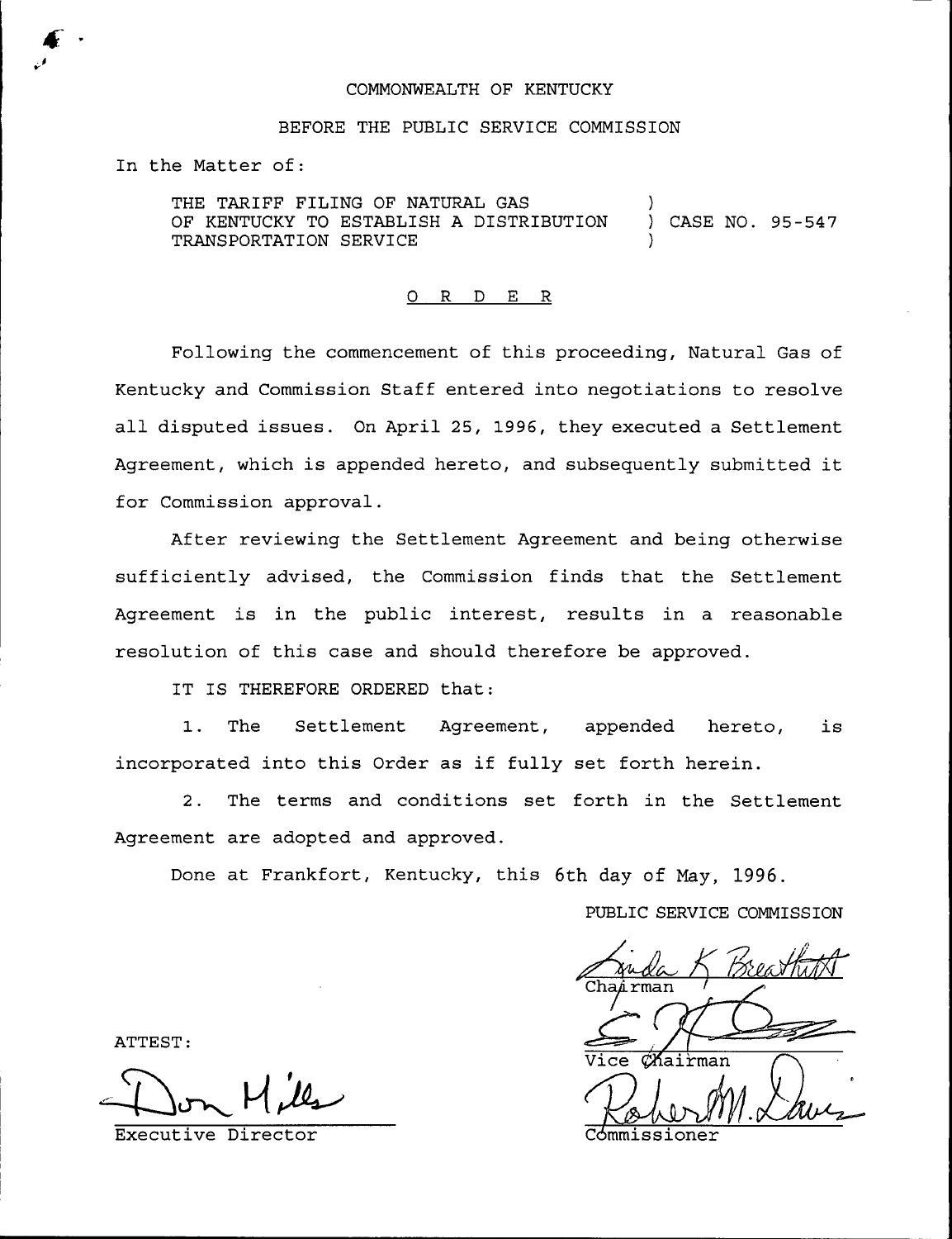#### APPENDIX

# AN APPENDIX TO AN ORDER OF THE KENTUCKY PUBLIC SERVICE CONMISSION IN CASE NO. 95-547 DATED MAY 6, 1996

### COMMONWEALTH OF KENTUCKY

### BEFORE THE PUBLIC SERVICE COMMISSION

In the Matter of:

THE TARIFF FILING OF NATURAL GAS OF KENTUCKY TO ESTABLISH <sup>A</sup> DISTRIBUTION ) CASE NO. 95-547 TRANSPORTATION SERVICE )

### SETTLEMENT AGREEMENT

This Agreement is made and entered into this 25th day of April, 1996 by and between the Staff of the Public Service Commission of Kentucky ("Staff") and Natural Gas of Kentucky, Inc. ("Natural Gas") .

# <sup>W</sup> I T <sup>N</sup> <sup>E</sup> S <sup>S</sup> <sup>E</sup> <sup>T</sup> <sup>H</sup>

THAT on November 10, 1995, Natural Gas filed its transportation tariff proposing a transportation rate of \$1.91 per Mcf for gas volumes transported on behalf of Bluegrass Gas Sales, Inc.

THAT on December 8, 1995 the Public Service Commission ("Commission") suspended the operation of Natural Gas's tariff pursuant to KRS 278.190 through May 7, 1996.

THAT no person has sought or been granted intervention in this proceeding.

THAT in Order to resolve the issues before the Commission regarding Natural Gas's proposed transportation rate, Natural Gas and Staff have met and agreed to the following:

NOW, THEREFORE, be it resolved that for the purposes of settling this matter: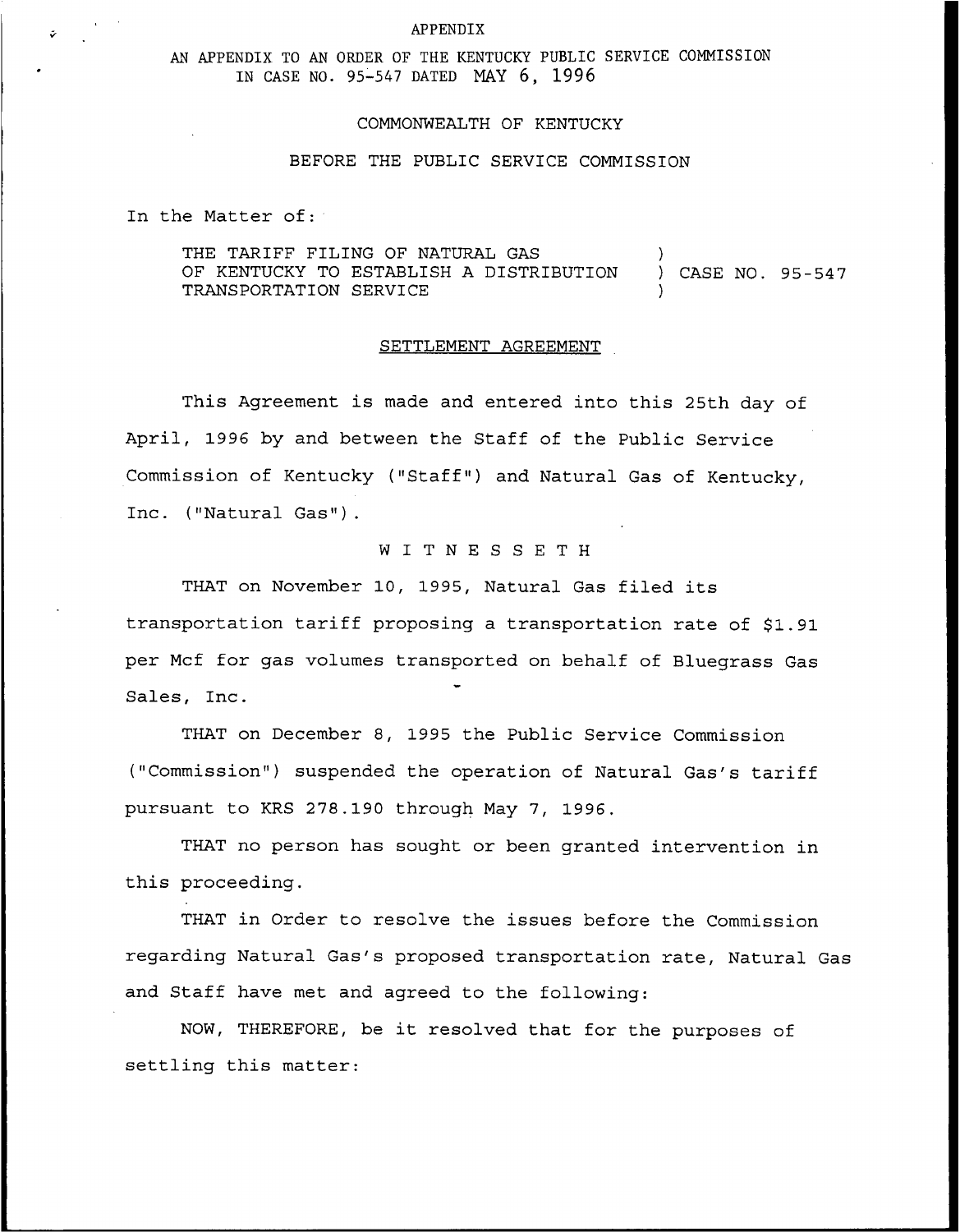1. Natural Gas and Staff agree that all outstanding issues raised in this proceeding shall be resolved by this Agreement.

2. Natural Gas and Staff agree that a transportation rate of \$0.65 per Mcf of gas transported on behalf of Bluegrass Gas Sales, Inc. is a reasonable charge for such service effective with service rendered on and after the date this Agreement is approved by the Commission, and is not limited to or based upon any specific methodology or adjustments.

3. This Agreement is reasonable and will result in <sup>a</sup> fair, just, and reasonable charge for the service to be provided by Natural Gas and should be adopted by the Commission.

4. This Agreement is subject to the approval of the Commission.

 $5.$ If the Commission fails to accept and approve this Agreement in its entirety, this proceeding shall go forward and neither the terms of this Agreement nor any other matters raised during negotiations shall be binding on either signatory.

6. If the Commission accepts and adopts this Agreement in its entirety, Natural Gas shall not apply for rehearing nor bring an action for judicial review.

7. This Agreement is submitted for purposes of this case only and is not deemed binding on the signatories hereto in any other proceeding nor is it to be offered or relied upon in any other proceeding involving the signatories.

8. The signatories agree that the foregoing Agreement is reasonable, in the best interest of all concerned, and resolves

 $-2-$